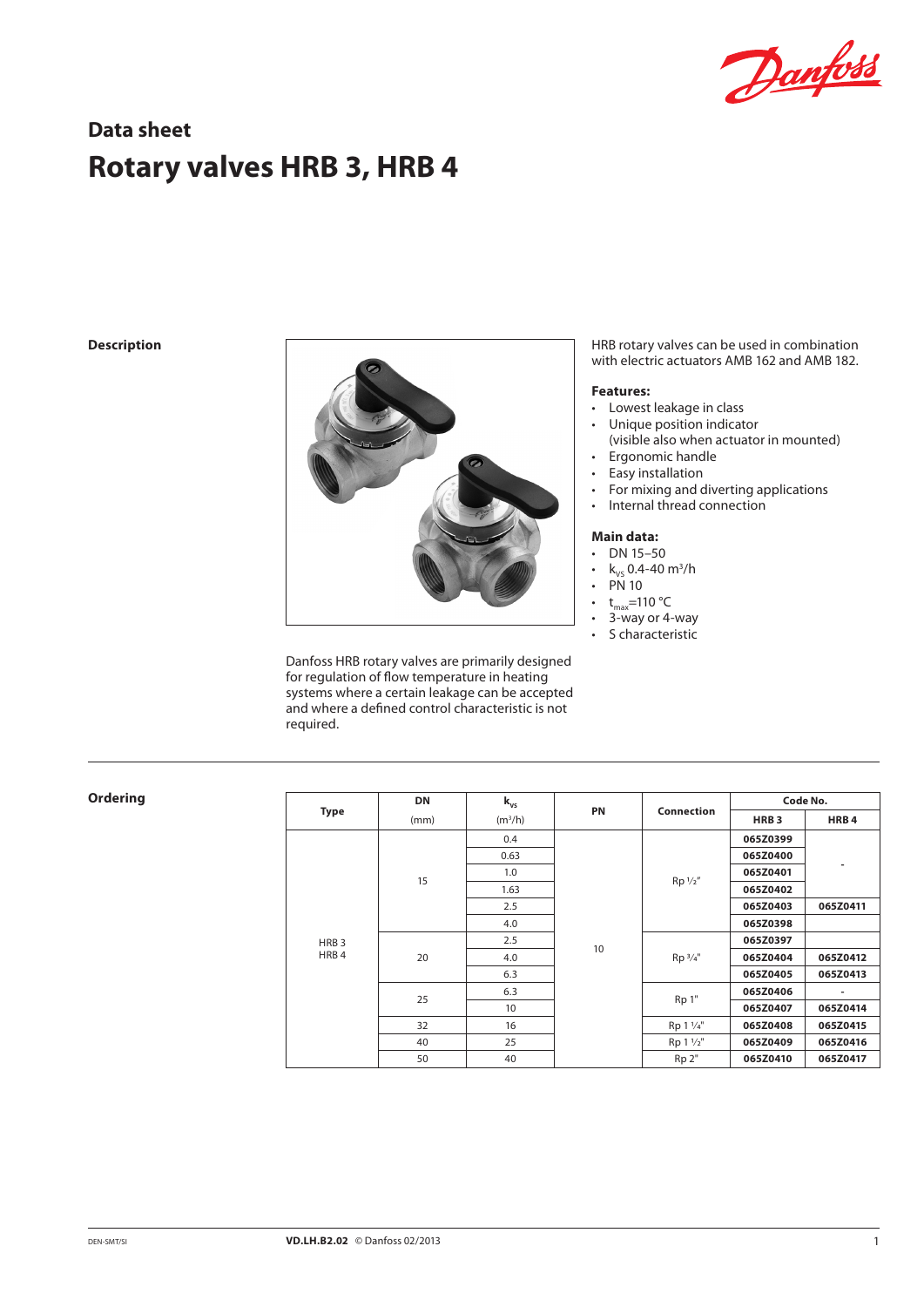Danfoss

### **Data sheet Rotary valves HRB 3, HRB 4**

### **Ordering** *(continued)* **Spare parts and accessories**

| Type                                 | DN               | Code No.  |          |  |
|--------------------------------------|------------------|-----------|----------|--|
| Connection plate HRB                 |                  | 065Z0439  |          |  |
| Linkage kit                          |                  | 065Z0440* |          |  |
| Retrofit linkages for rotary valves  | 065Z0441         |           |          |  |
| Replacement handle                   | 065Z0442         |           |          |  |
|                                      | $15 - 20$        |           |          |  |
|                                      | 25               | 065Z0445  |          |  |
| Transparent cover, scale and pointer | 32               | 065Z0446  |          |  |
|                                      | 40               | 065Z0447  |          |  |
|                                      | 50               | 065Z0448  |          |  |
|                                      | <b>HRB 3/4</b>   | $15 - 20$ | 065Z0449 |  |
|                                      | <b>HRB 3/4</b>   | 25        | 065Z0450 |  |
|                                      | <b>HRB 3/4</b>   | 32        | 065Z0451 |  |
| Stuffing box                         | HRB <sub>3</sub> | 40        | 065Z0452 |  |
|                                      | HRB4             | 40        | 065Z0460 |  |
|                                      | HRB <sub>3</sub> | 50        | 065Z0453 |  |
|                                      | HRB <sub>4</sub> | 50        | 065Z0461 |  |

*\*Supplied with actuator AMB 162/182*

| Technical data | <b>Nominal diameter</b>                    | <b>DN</b>                        | 15                                                          | 20                                             | 25 | 32 | 40 | 50 |  |
|----------------|--------------------------------------------|----------------------------------|-------------------------------------------------------------|------------------------------------------------|----|----|----|----|--|
|                | Control characteristic                     | S characteristic                 |                                                             |                                                |    |    |    |    |  |
|                |                                            | HRB <sub>3</sub>                 | Diverting: max. 0.02% of flow / Mixing: max. 0.05 % of flow |                                                |    |    |    |    |  |
|                | Leakage                                    | HRB4                             | max. 1.0 % of k.                                            |                                                |    |    |    |    |  |
|                | PN<br>Nominal pressure                     |                                  | 10                                                          |                                                |    |    |    |    |  |
|                | Max. closing pressure                      | Diverting: 2 / Mixing: 1         |                                                             |                                                |    |    |    |    |  |
|                | Torque at PN                               | <b>Nm</b>                        | 5                                                           |                                                |    |    |    |    |  |
|                | Medium                                     |                                  |                                                             | Circulation water / glycolic mixture up to 50% |    |    |    |    |  |
|                | Medium pH                                  |                                  |                                                             | Min. 7, max. 10                                |    |    |    |    |  |
|                | $^{\circ}$ C<br>Medium temperature<br>2110 |                                  |                                                             |                                                |    |    |    |    |  |
|                | Connections                                | Internal thread. ISO 7/1         |                                                             |                                                |    |    |    |    |  |
|                | <b>Materials</b>                           |                                  |                                                             |                                                |    |    |    |    |  |
|                | Valve body and slide shoe                  | CuZn36Pb2As (Brass DZR, CW 602N) |                                                             |                                                |    |    |    |    |  |
|                | Stuffing box                               | CuZn36Pb2As (Brass DZR, CW 602N) |                                                             |                                                |    |    |    |    |  |
|                | Stuffing box sealing                       | <b>EPDM</b>                      |                                                             |                                                |    |    |    |    |  |

#### **Pressure temperature diagram**

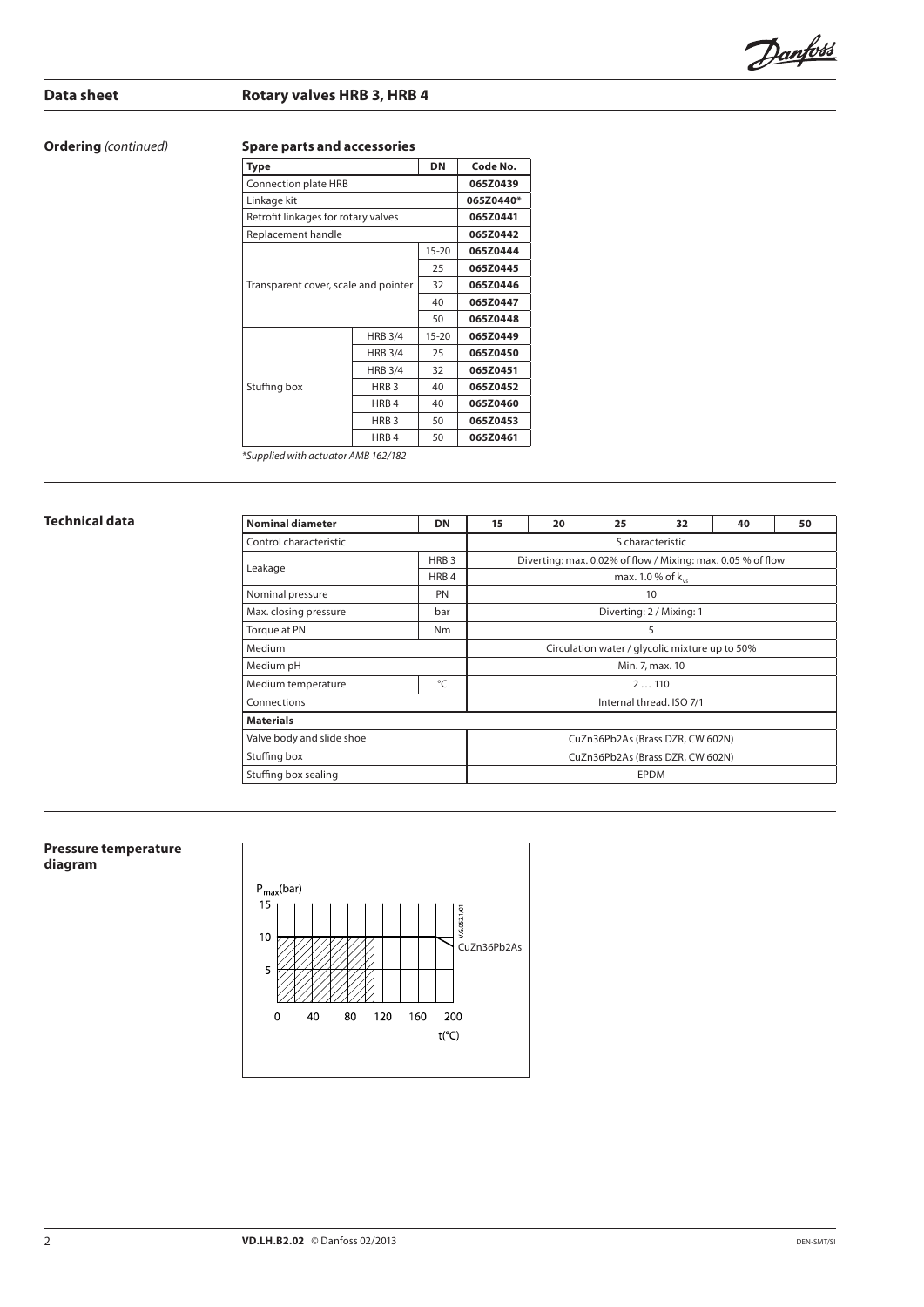

40804.3.1

#### **Data sheet Rotary valves HRB 3, HRB 4**







#### **Installation**



#### **Valve mounting**

Before valve mounting pipes have to be cleaned and free from abrasion. Mechanical loads on valve body caused by the pipes are not allowed. It is recommended to install a strainer into application to avoid damaging controlling components.

#### **Connection**

HRB 3 can be used as a mixing valve, diverting valve and in connection with heat exchangers where a certain leakage can be accepted.

HRB 4 operates according to the double shunt principle i.e. the water from the boiler is mixed with a certain portion of the water in the return. In this way the water which goes to the boiler reaches a higher return temperature than by using 3-way valves. This means that the risk of corrosion in oil and solid fuel boilers is reduced.

#### **Disposal**

The valve must be dismantled and the elements sorted into various material groups before disposal.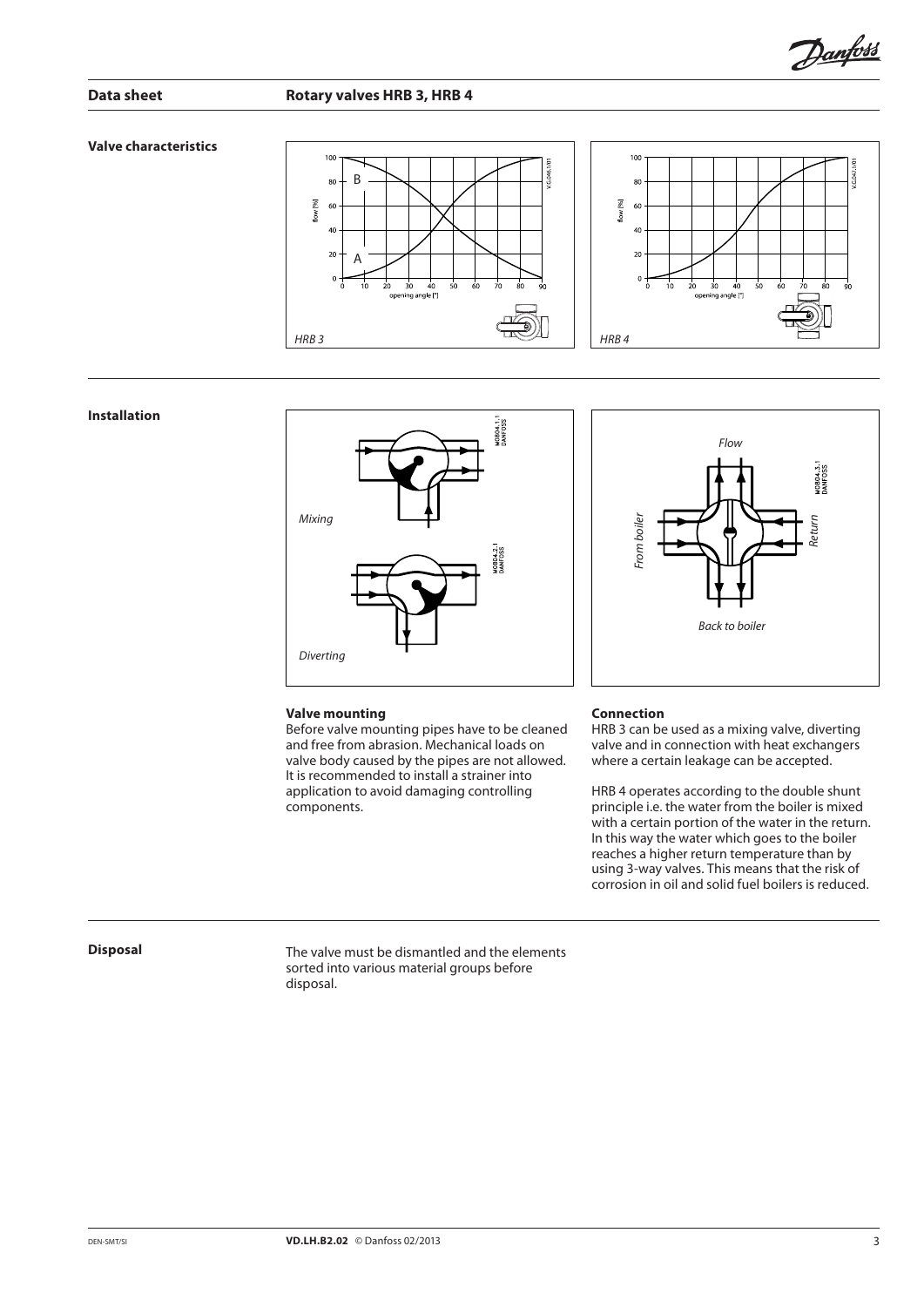Danfoss

**Data sheet Rotary valves HRB 3, HRB 4**

## **Application principles** *HRB 3*





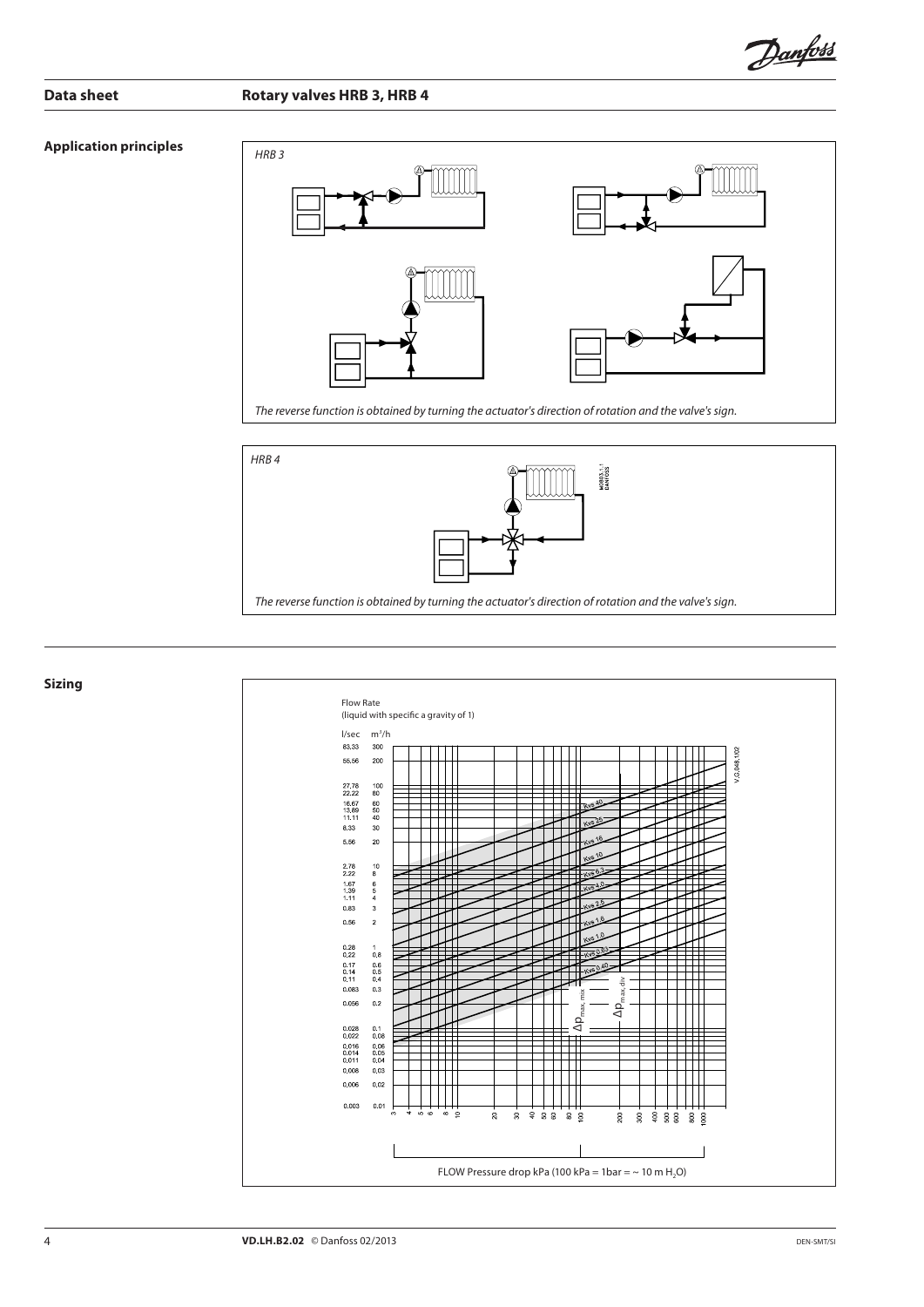Danfoss

### **Data sheet Rotary valves HRB 3, HRB 4**

### **Design**

- 1. Valve body
- 2. Slide shoe
- 3. Stuffing box
- 4. Transparent cover and indicator
- 5. Handle



#### **Dimensions**

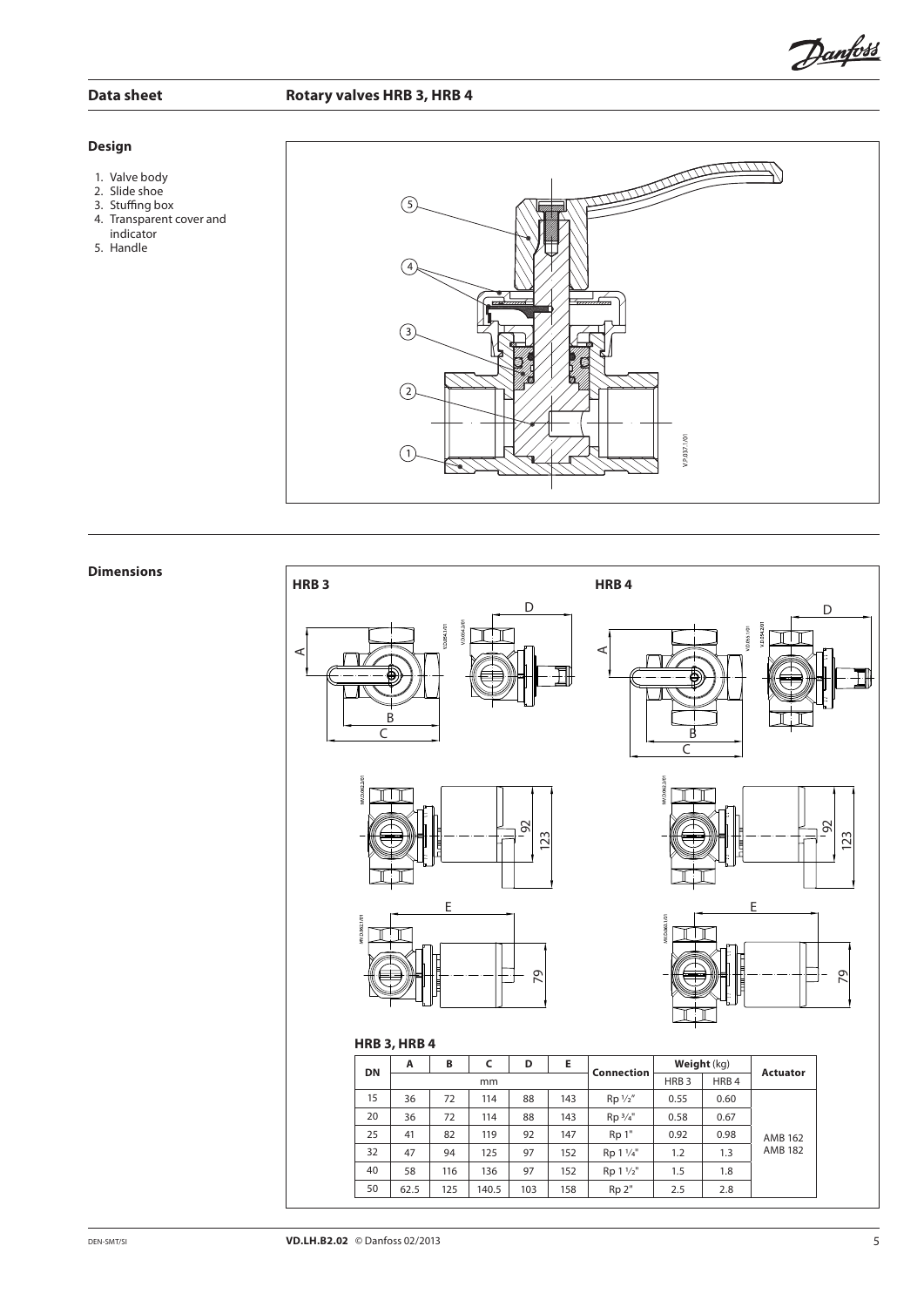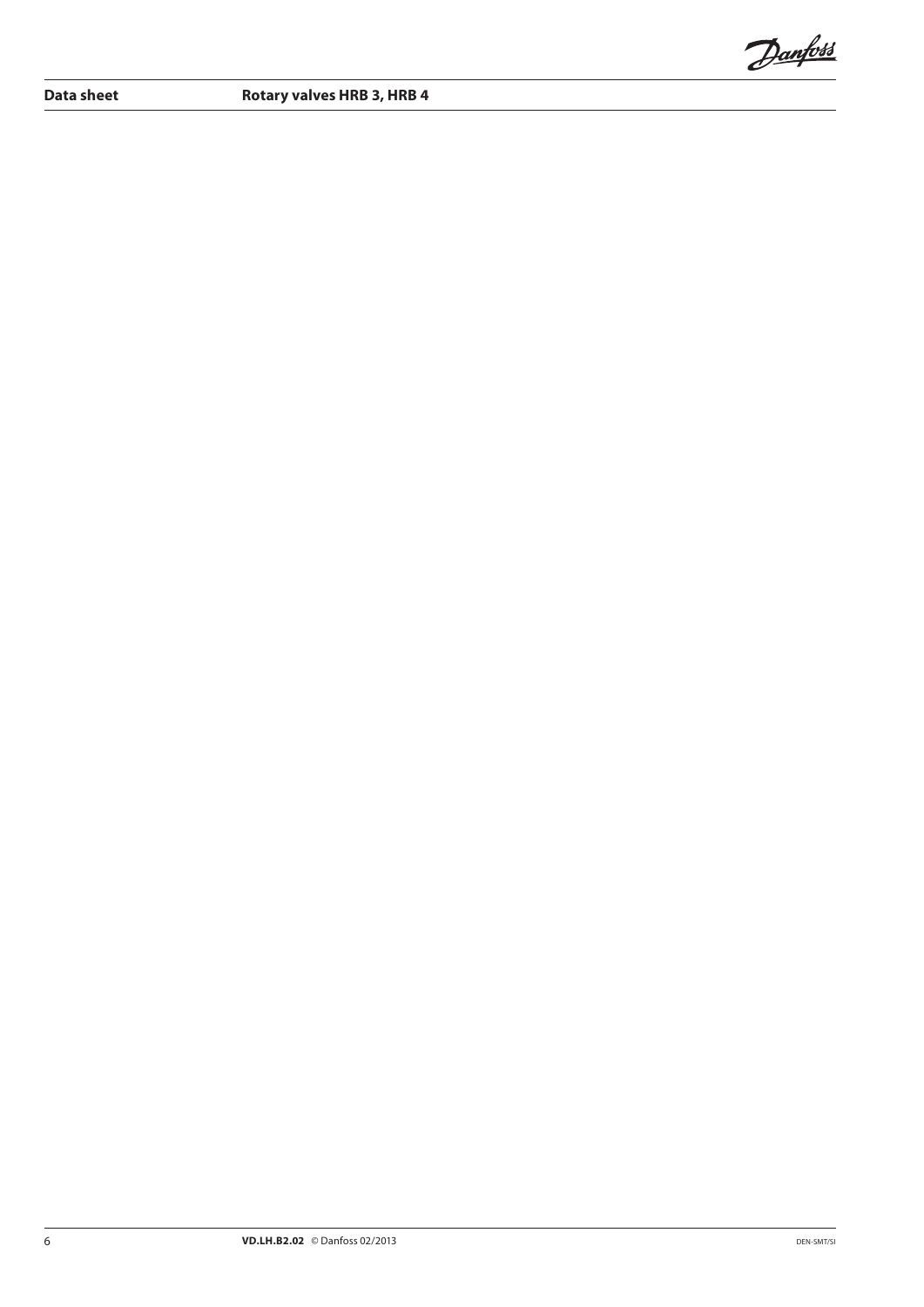Danfoss